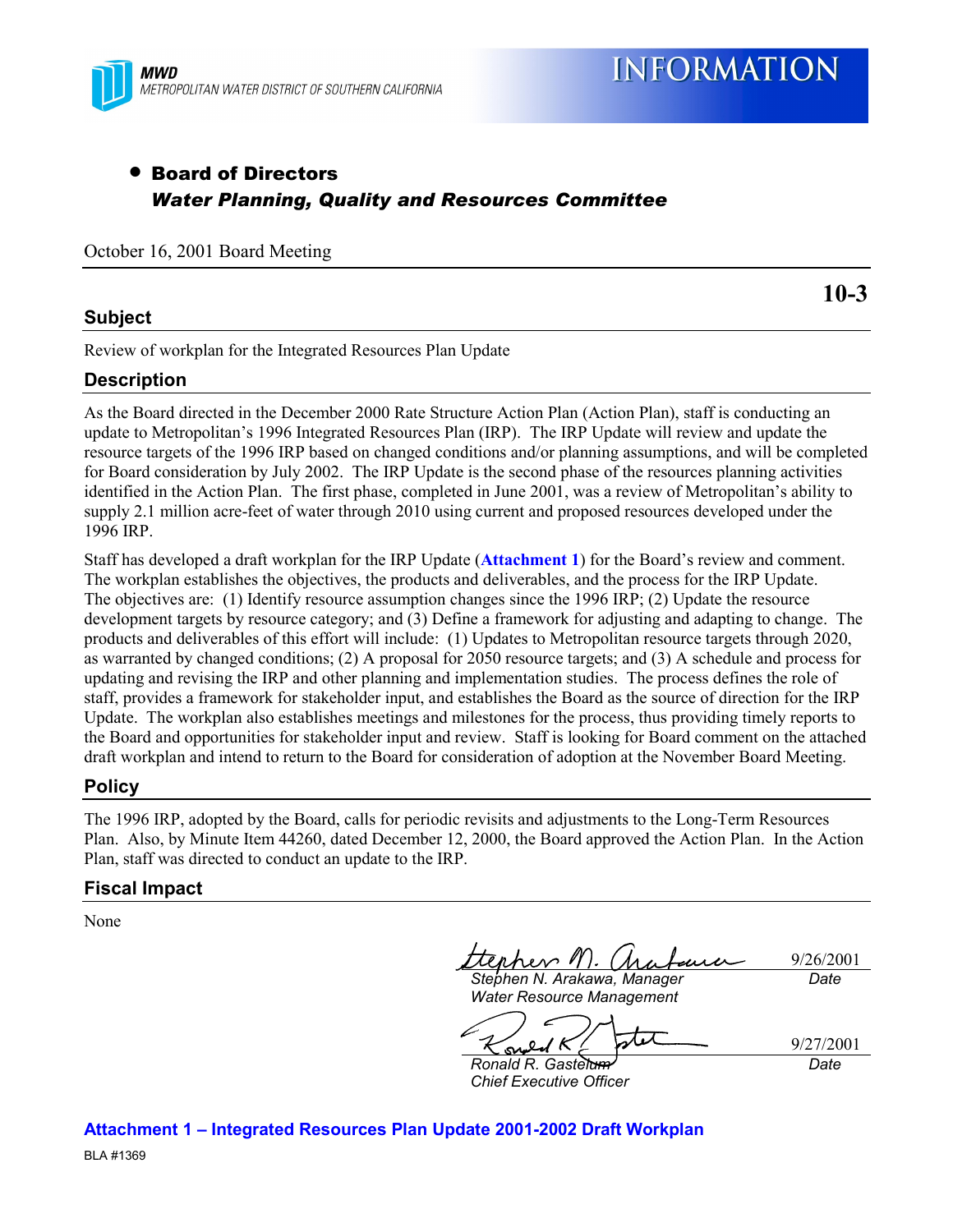

# **Integrated Resources Plan Update 2001-2002 Draft Workplan**

**October 16, 2001**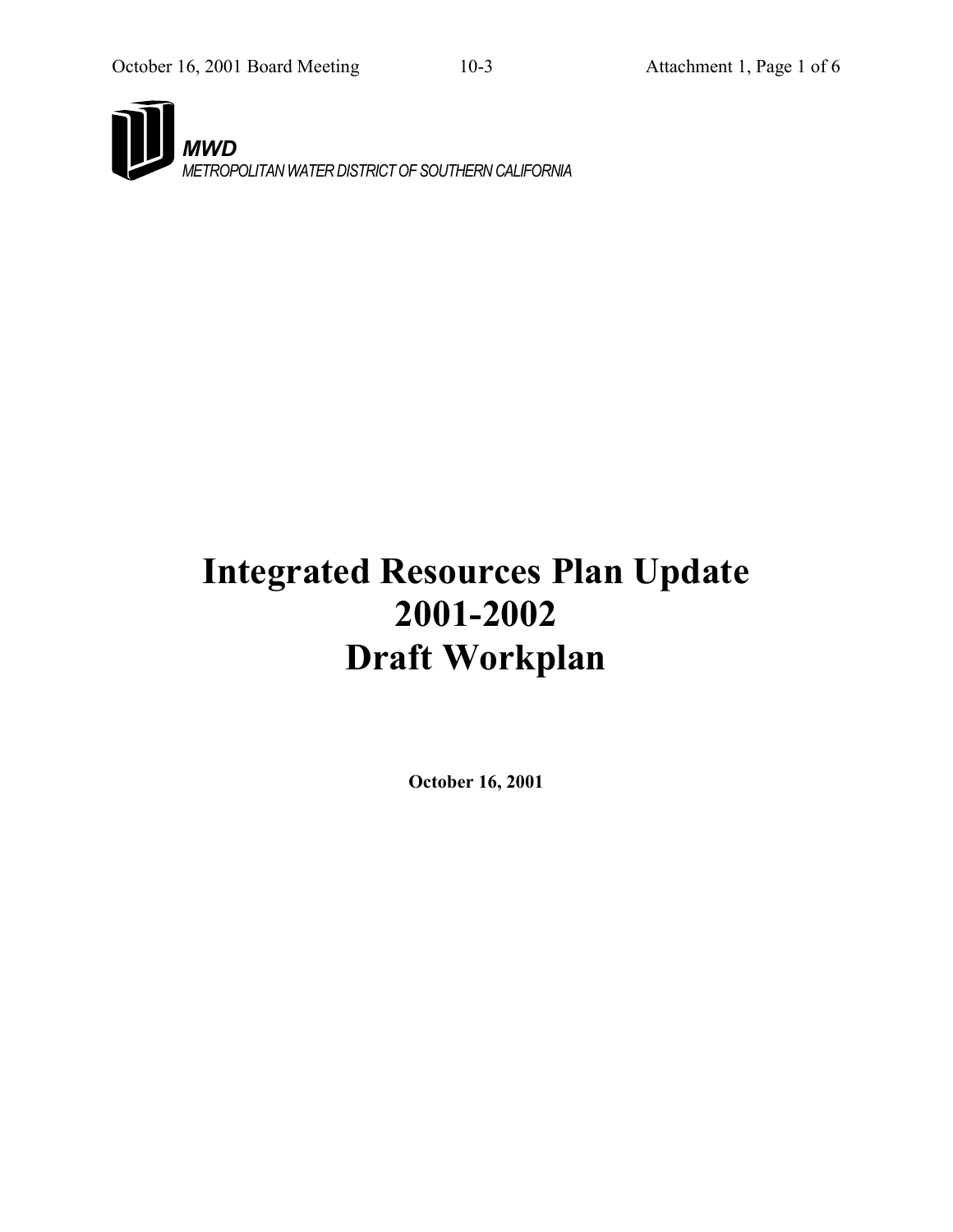# **Introduction**

In 1996, Metropolitan and the stakeholders in its service area completed work on the Long-Term Resources Plan as part of the Integrated Resources Plan (IRP) Process. The 1996 IRP provided regional water resource development targets designed to meet a 100 percent reliability goal through 2020 in a least-cost manner. The 1996 IRP recognized that long-term resource planning is a dynamic process, and that the resource targets should be revisited periodically. The proposed Workplan identifies the process for conducting the 2001/02 IRP Update. The Workplan summarizes the major deliverables, project organization, and schedule.

# **1 Objectives**

### *1.1 Identify resource assumption changes since the 1996 IRP*

The Long-Term Resources Plan from the 1996 IRP relied on many cost and feasibility assumptions regarding the development of water resources. The major objectives of the 2001/02 IRP Update are to clearly identify and assess: (1) progress made in developing resources under the 1996 IRP and (2) the significant changes to assumptions leading to the resource goals in the 1996 IRP including changes in member agency resource development plans.

#### *1.2 Update resource development targets by resource category, as warranted by changed conditions*

Once significant changes in underlying assumptions are assessed (Objective 1.1), adjustments will be made in the Long-Term Resources Plan to address those changes. The updated resource development targets will provide a refined path of development for implementing the portfolio of resources that will meet the regional reliability goal. Costs and avoided costs of resource development may also be used in the development of charges, such as a Water Stewardship Fee and Tier 2 Pricing, in Metropolitan's new rate structure.

### *1.3 Define framework for adjusting and adapting to change*

The 2001/02 IRP Update represents the first major revisit to the Long-Term Resources Plan that was developed in the 1996 IRP. An objective of the IRP Update is to establish a framework in which future changes in underlying assumptions can be assessed, ensuring consistent process for maintaining an efficient Long-Term Resources Plan into the future.

# **2 Deliverables**

The major deliverables and milestones for the IRP Update are summarized below. Monthly reports will be made to the Board, seeking direction on upcoming tasks and comment on and approval of deliverables.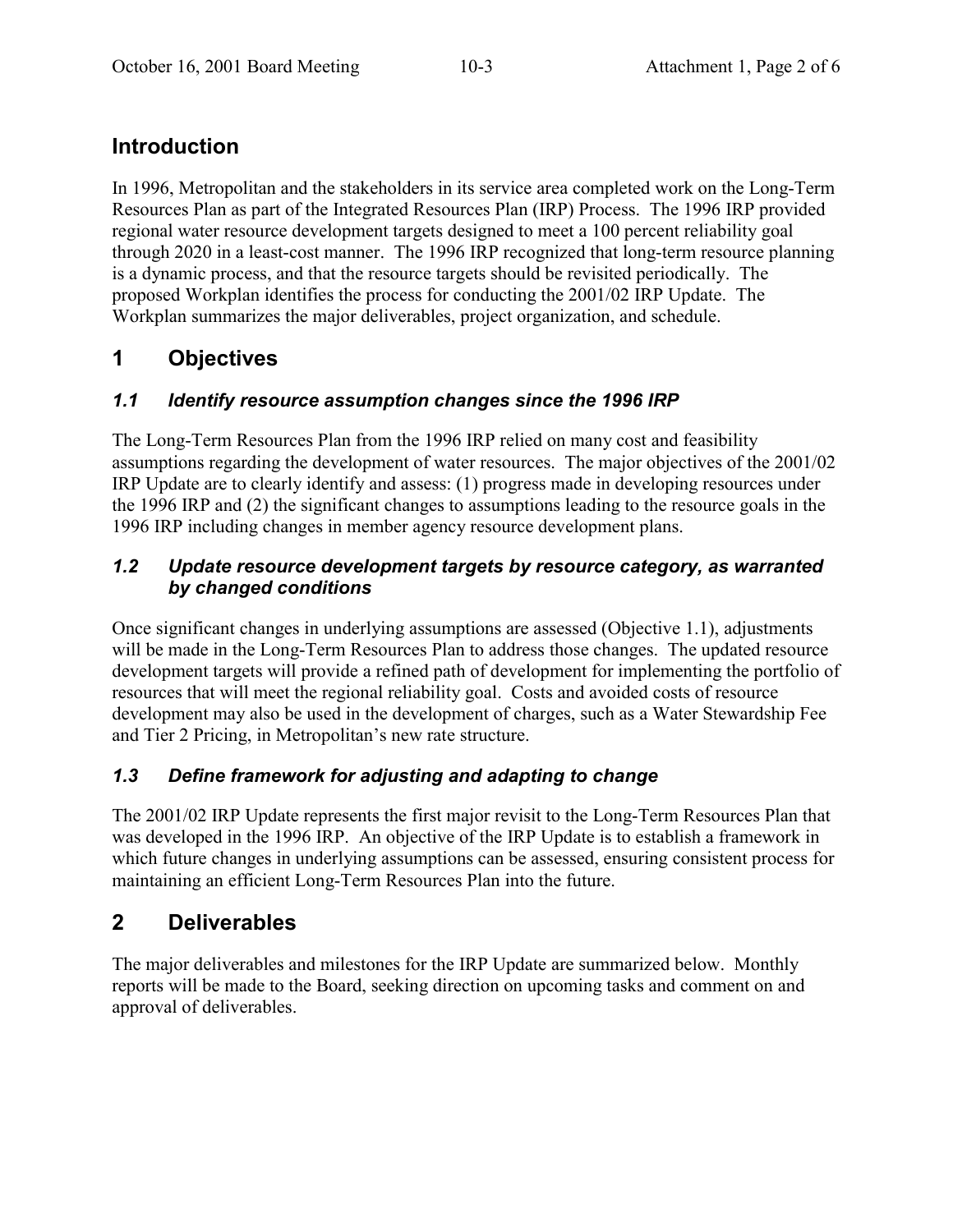#### *2.1 Statement of changed conditions since the IRP*

A statement of changed conditions since the 1996 provides the basis for adjustments in the Long-Term Resources Plan. A list and description of these changes will be compiled by Metropolitan staff, and presented to the Board.

| <b>Product:</b>                       | A list and description of significant changes to resource<br>planning assumptions since the 1996 IRP      |
|---------------------------------------|-----------------------------------------------------------------------------------------------------------|
| <b>MWD</b> staff:                     | Develop and facilitate discussion on changed conditions,<br>compile list and description for Board review |
| <b>Member agency and Stakeholder:</b> | Provide input on regional and local changes to 1996 IRP<br>assumptions                                    |
| <b>Board Direction:</b>               | Review and comment<br>Approval of product                                                                 |
| <b>Completion Date:</b>               | TRN                                                                                                       |

#### *2.2 Update of resource development targets, by category, for Metropolitanís service area for 2005 through 2020*

Given an understanding of the changes that have occurred since the 1996 IRP, targets for resource development can be developed. Establishing these targets, by category of development (i.e., conservation, water recycling, groundwater, desalination, etc.) through 2020, is a critical part of an effective Long-Term Resources Plan. Specific targets allow for the efficient implementation of the resource targets. Specific targets also allow for a fair evaluation of funding mechanisms needed to ensure timely implementation.

| <b>Product:</b>                | Resource targets, by category, for 2005 through 2020<br>(5-year intervals)                                                                                   |
|--------------------------------|--------------------------------------------------------------------------------------------------------------------------------------------------------------|
| <b>MWD</b> staff:              | Develop and analyze feasibility and cost of resource options<br>available to the Metropolitan service area<br>Develop and analyze alternative resource mixes |
| Member agency and stakeholder: | Provide input and research on regional and local resource<br>options                                                                                         |
| <b>Board Direction:</b>        | Provide policy direction<br>Review and comment on alternative resource mixes<br>Approval of product                                                          |
| <b>Completion Date:</b>        | TRD                                                                                                                                                          |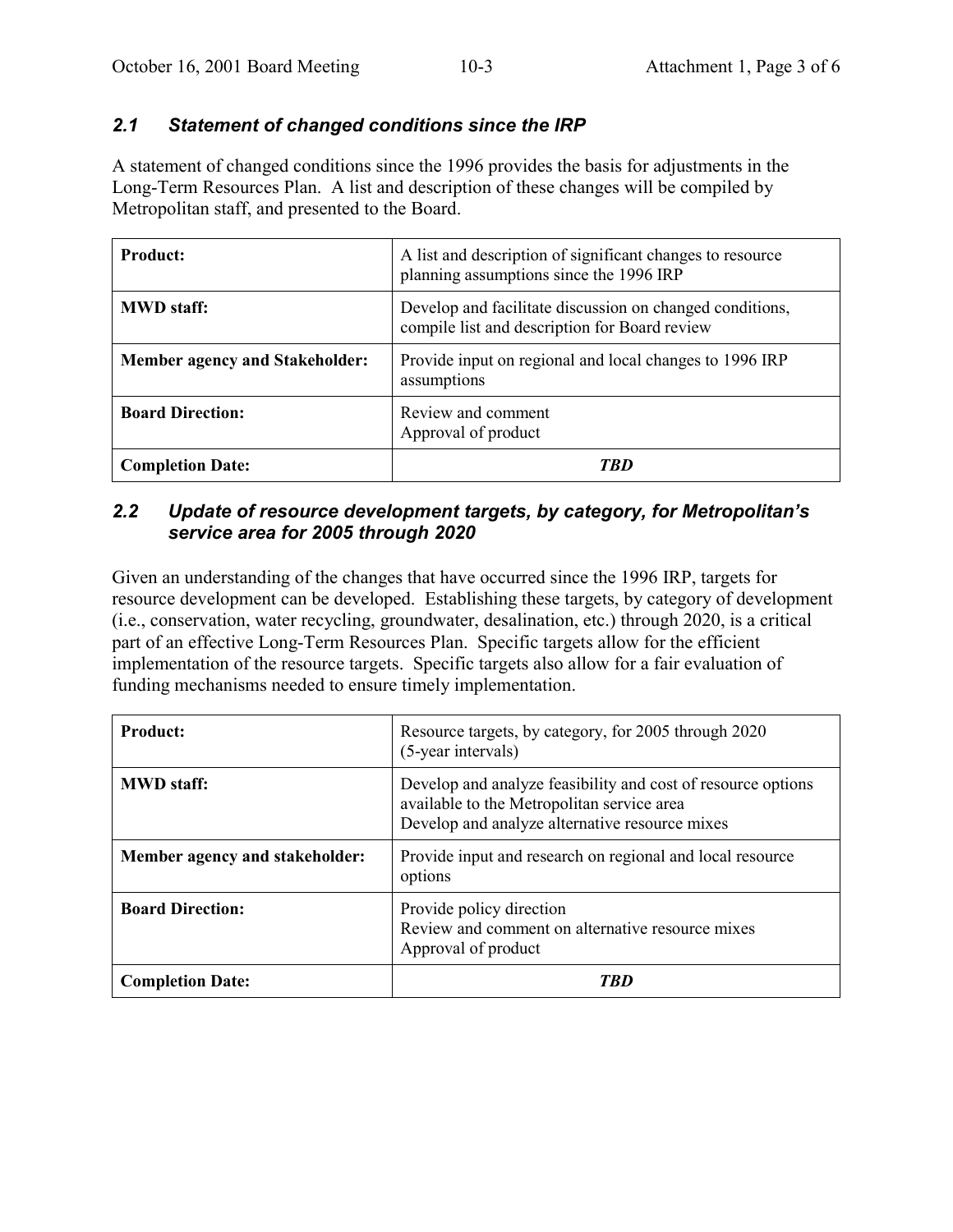#### *2.3 Proposed resource development goals and needs for consideration through 2050*

Metropolitan's specific planning horizon extends through 2020. The 2020 planning horizon provides more certainty in the feasibility and cost of resource development, on growth in the service area, and on the development of specific implementation plans. However, in developing a Long-Term Resources Plan, it is prudent to consider how resource investments made during the 2020 planning horizon will impact long term opportunities for water supply development. For this reason, broader analysis and resource development needs will be examined out through 2050 with the intent of identifying necessary steps to be taken in the short term to ensure viability of future water supply options.

| <b>Product:</b>                | Resource development needs through 2050                                                                                                  |
|--------------------------------|------------------------------------------------------------------------------------------------------------------------------------------|
| <b>MWD</b> staff:              | Analyze the effectiveness of the 2020 resource mix in meeting<br>projected demands through 2050<br>Report on resource needs through 2050 |
| Member agency and stakeholder: | Provide input and research on the lifespan of regional and<br>local resource options                                                     |
| <b>Board Direction:</b>        | Provide policy direction<br>Review and comment on resource needs through 2050<br>Approval of product                                     |
| <b>Completion Date:</b>        | TRD                                                                                                                                      |

#### *2.4 Schedule for completing implementation plans*

Following the completion of the Long-Term Resources Plan, implementation plans will need to be revised or developed. These plans include but are not limited to: (1) System Overview Study, which will identify capital infrastructure necessary to implement the Long-Term Resources Plan, and (2) Resource Incentive Plan, which will describe any regional funding mechanisms for implementing water resources on a local agency level.

| <b>Product:</b>                | Schedule for developing and/or updating implementation<br>plans described above                       |
|--------------------------------|-------------------------------------------------------------------------------------------------------|
| <b>MWD</b> staff:              | Assess and compile implementation plans                                                               |
| Member agency and stakeholder: | Provide input to the development and/or update of<br>implementation plans                             |
| <b>Board Direction:</b>        | Provide policy direction<br>Review and comment on implementation plan schedule<br>Approval of product |
| <b>Completion Date:</b>        | TRD                                                                                                   |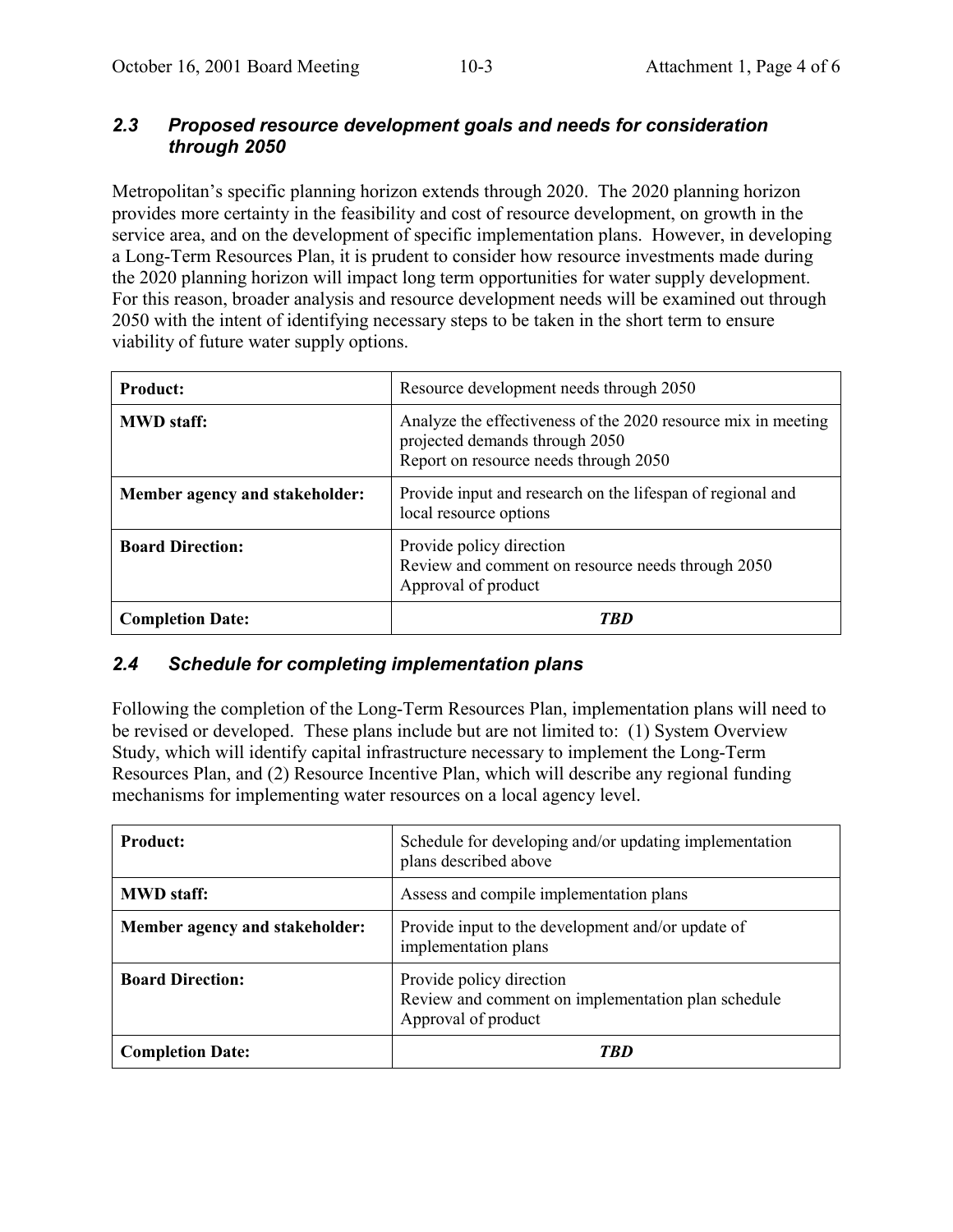#### *2.5 Schedule and procedure for updating resource development targets within the framework of the 2001-2002 IRP Update*

It is recognized that the Long-Term Resources Plan that results from the IRP Update will need to be flexible and dynamic with regard to future changes. An important product of the IRP Update is the establishment of a framework under which future changes can be incorporated into the Long-Term Resources Plan. In addition, Metropolitan will establish a schedule that indicates when changes to the Long-Term Resources Plan will be considered. This will ensure consistent resource planning out into the future.

| <b>Product:</b>                | Schedule and procedure for updating resource development<br>targets                                                  |
|--------------------------------|----------------------------------------------------------------------------------------------------------------------|
| <b>MWD</b> staff:              | Develop schedule and framework/procedure for updating the<br>Long-Term Resources Plan                                |
| Member agency and stakeholder: | Provide input to the development of the schedule and<br>framework of future updates                                  |
| <b>Board Direction:</b>        | Provide policy direction<br>Review and comment on schedule and framework of future<br>updates<br>Approval of product |
| <b>Completion Date:</b>        | TRN                                                                                                                  |

### **3 Process and Guidance Structure**

#### *3.1 Board Directed (WPQ&R, EO&RP, and AB&F depending on Issues)*

- 3.1.1 Monthly Report to Board: November 2001-July 2002
	- 3.1.1.1 Presentation and Discussion of Timely Issues
	- 3.1.1.2 Staff Report on Process and Stakeholder Input
	- 3.1.1.3 Stakeholders Presentations
	- 3.1.1.4 Staff Provided Options for Issue Resolution
	- 3.1.1.5 Board Direction Based on Options or Redirection
- 3.1.2 Board Direction Settles Issues unless Revisited by the Board

#### *3.2 Management Structure*

3.2.1 Management Team: CEO, CFO, VPs, Board Executive Officer, Group Managers